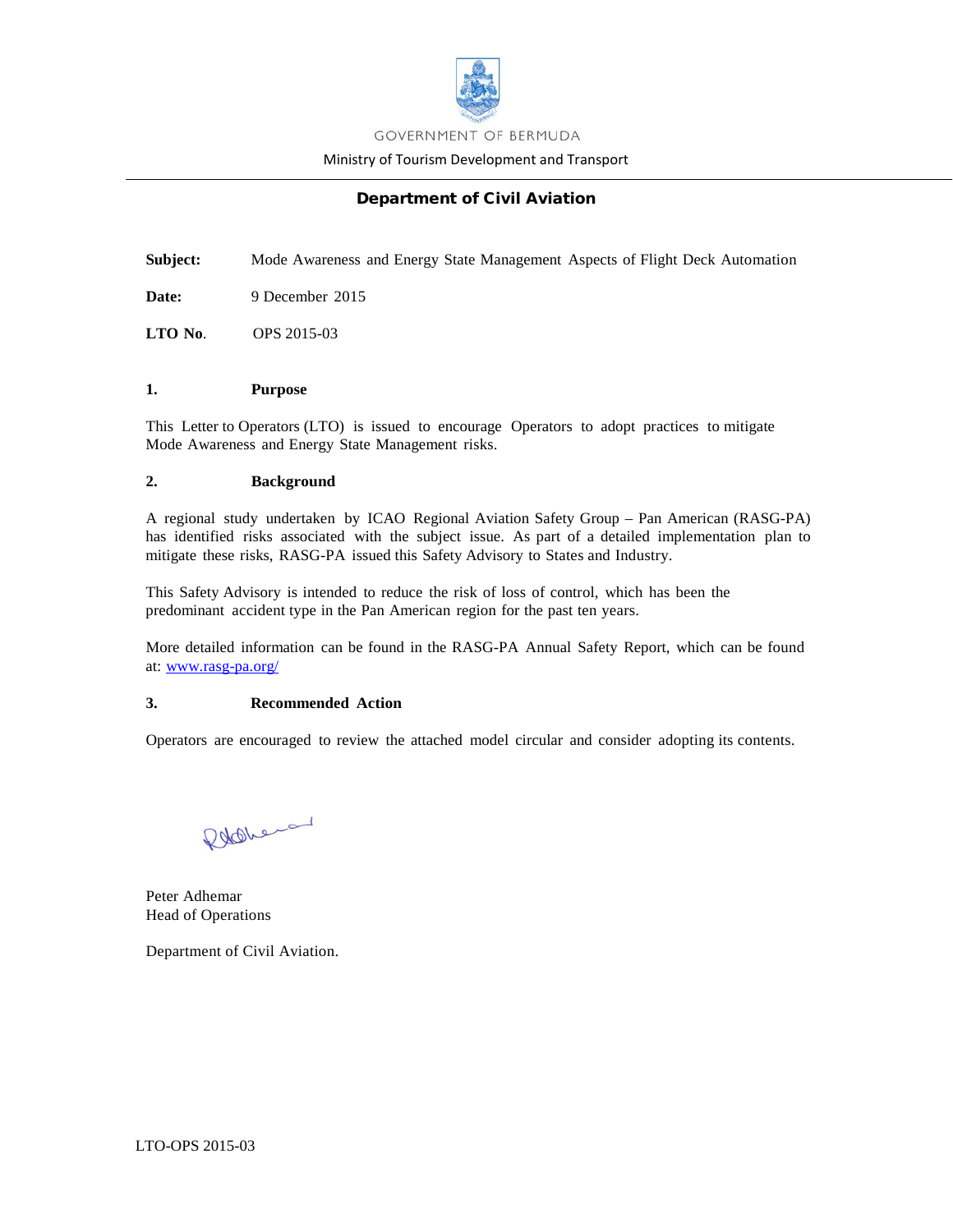

Ministry of Tourism Development and Transport

# Department of Civil Aviation

# **SAFETY ADVISORY**

# **Subject: Mode Awareness and Energy State Management Aspects of Flight Deck Automation**

- **Date: 09 Dec 2015**
- **Initiated By: RASG-PA**
- **LTO No.: OPS 2015-03**

#### **1. PURPOSE**

This Letter to Operator is issued to alert air operators to the importance that air crews are aware of the automation mode under which the aircraft is operating. It provides a sample automation policy to support the use of aircraft automation.

#### **2. BACKGROUND**

Automation has contributed substantially to the improvement in air operator safety around the world. Automation increases the timeliness and precision of routine procedures, and greatly reduces the opportunity to introduce risks and threatening flight regimes.

Nevertheless, in complex and highly automated aircraft, automation has its limits. More critically, flight crews can lose situational awareness of the automation mode under which the aircraft is operating or may not understand the interaction between a mode of automation and a particular phase of flight or pilot input. These and other examples of mode confusion often lead to mismanaging the energy state of the aircraft or to the aircraft deviating from the intended flight path for other reasons. These issues have been identified as factors in several major accidents around the world.

The objective of the sample policy is to help minimize the frequency with which pilots experience mode confusion and undesirable energy states. This, in turn, requires that crews understand the functions of the various modes of automation. The sample policy is based on a set of common industry practices that are known to be effective. Operators should compare this to their existing policies and identify any needed changes. In addition, the sample policy includes practical guidance that air operators may include in their policies in order to help pilots respond effectively to particular types of automation anomalies. The suggested guidance is intended only as examples of effective responses to selected circumstances. The suggested guidance does not necessarily identify the only proper response.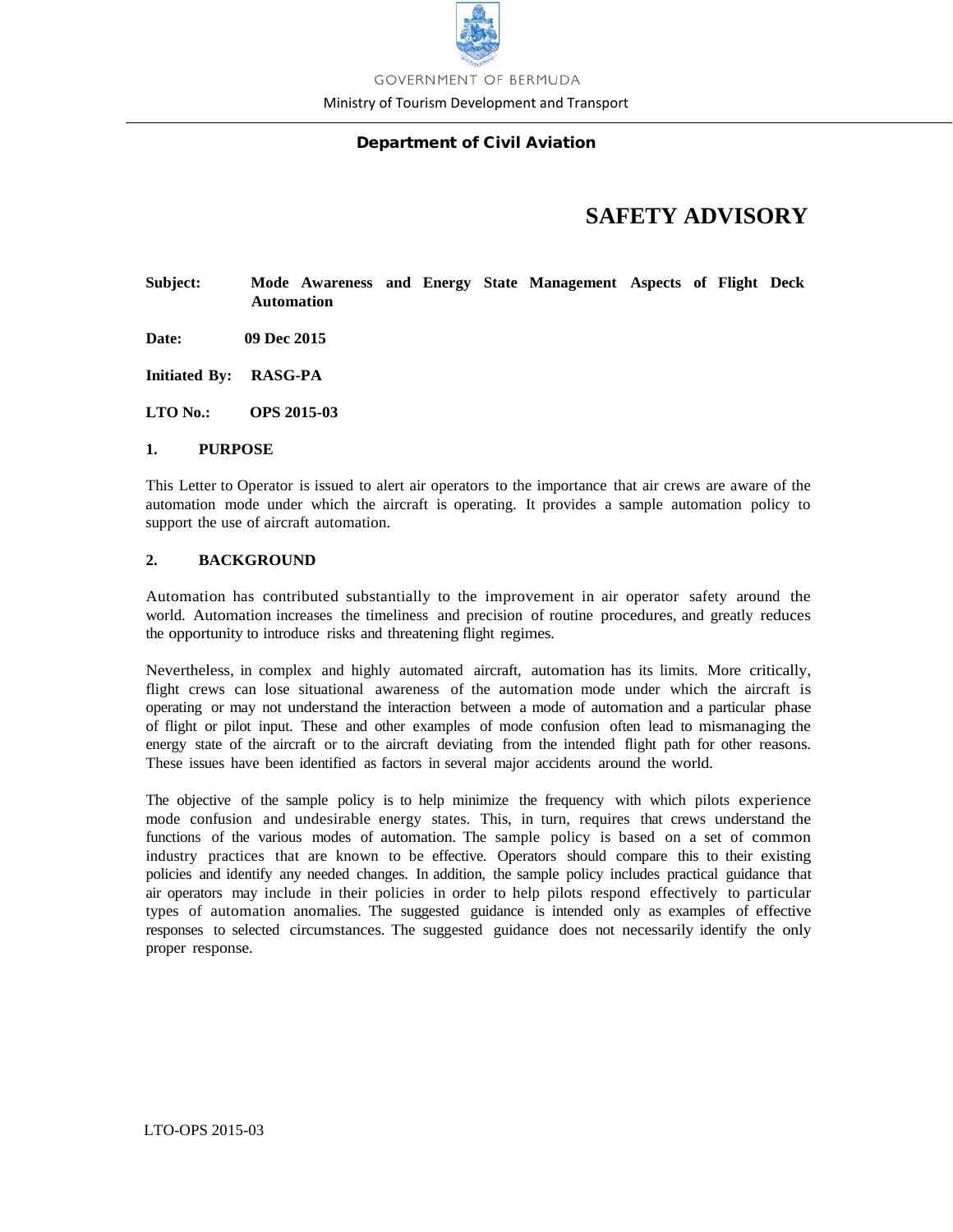

#### Ministry of Tourism Development and Transport

#### Department of Civil Aviation

*Note: The terminology used in this document and in the examples reflects terminology for Airbus and Boeing aircraft. Air operators may need to amend the terminology to apply this document to their own fleet mixes, the need for consistent language within a single air operator, or other unique characteristics.*

#### **3. FINDINGS**

In almost all cases, the flight crew did not understand what the automation was doing or did not know how to manipulate the automation to eliminate the error. In such cases, when the crew changed automation levels they often made the problem worse. This problem applied to all automation modes and it applied regardless of whether the crew induced the event or the event was precipitated by a problem with the automation system. *In all 50 cases from the last 5 years of data, pilots were unable to return the aircraft to the desired flight path in a timely manner*.

This was due to two root causes:

- inadequate training and system knowledge; and
- the unexpected incompatibility of the automation system with the flight regime confronting pilots in their normal duties.

For example, the crew may have made a manual input to the flight controls that would have been appropriate with the autopilot disengaged. However, if the auto thrust system was still engaged and was in a mode that did not support the flight control input, the resulting flight path or energy state was often undesirable.

Yet, among the 16 air operator automation policies reviewed, the most common concept simply directs crews to "*use the level of automation that will best support the desired operation of the aircraft.*" This concept is fine if the crew understands what the automation is doing at the time of the problem onset and is then able to determine if the current or another automation level will better suit the operation. However, nearly all incident reports shared one common factor: regardless of whether an error was pilot-induced or was a function of the automation system, pilots did not understand what the automation was doing or did not know how to use the automation to eliminate an error. Consequently, the recommendations emphasize specific elements that should be incorporated into automation policies and then systematically reinforced.

A core philosophy of *"fly the airplane"* should permeate any air operator's policy on automation. While recognizing that automation has brought major improvements to safety, air operators should require and systematically reinforce a philosophy of "*fly the airplane*." If pilots recognize that they do not understand the nature of an anomaly and do not precisely understand the solution, pilots should not continue in an unstable or unpredictable flight path or energy state while attempting to correct an anomaly. Instead, crews should revert to a more direct level of automation until the aircraft resumes the desired flight path and/or airspeed. This may ultimately require the crew to turn off all automation systems and fly the aircraft manually. When the aircraft once again is flying the desired flight path and/or airspeed, the crew can begin to re-engage the automation, as appropriate. Below is a recommended statement to be included in operators' automation policies and which should be systematically reinforced.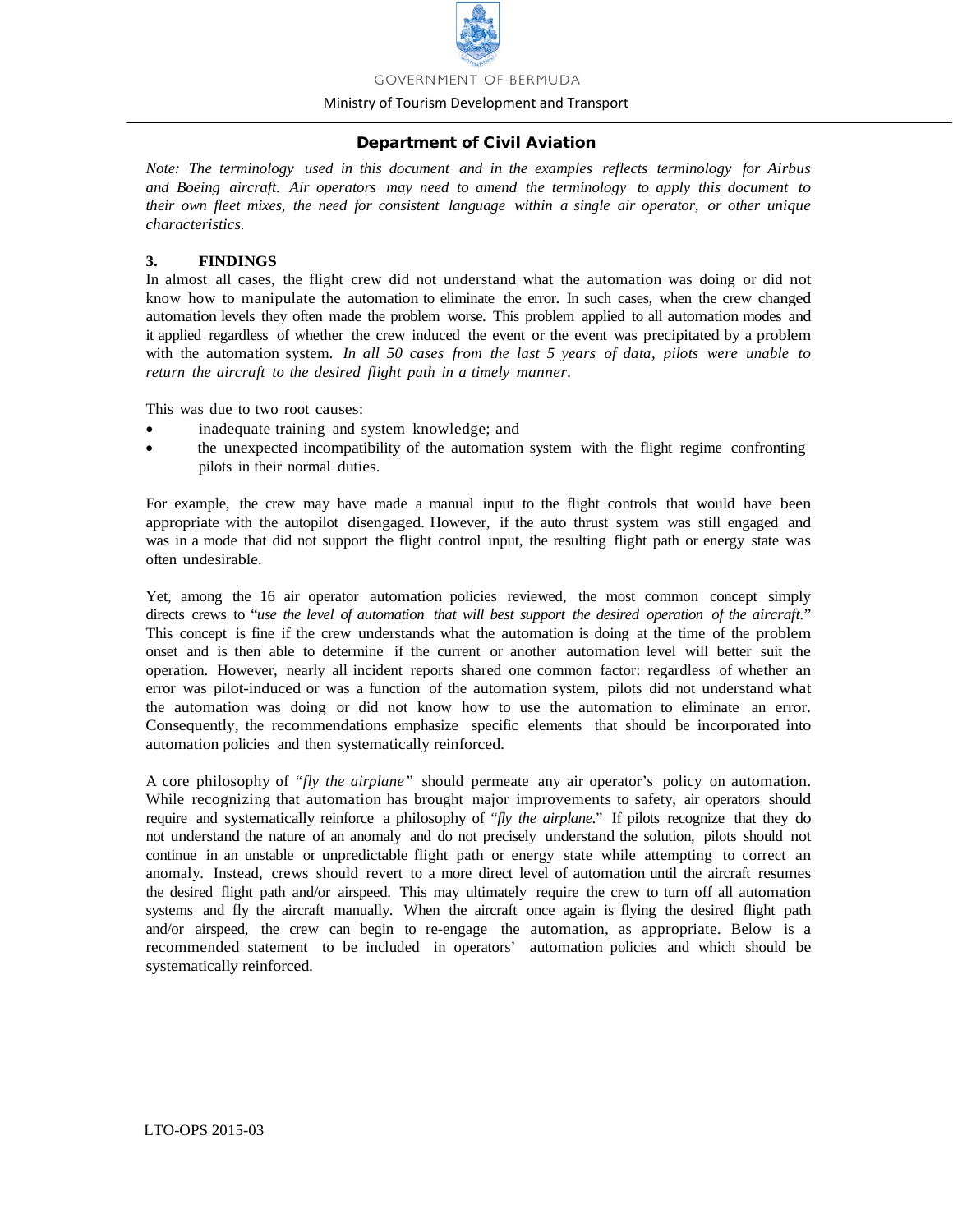

#### Ministry of Tourism Development and Transport

### Department of Civil Aviation

At any time, if the aircraft does not follow the desired vertical flight path, lateral flight path or airspeed, do not *hesitate to revert to a more direct level of automation. For example, revert from FMS guidance to non-FMS guidance, or when operating in non-FMS guidance but with A/THR or A/T engaged, disengage and set thrust manually.*

In addition to this recommended philosophical foundation, air operators are recommended to: prepare, in cooperation with their respective airplane manufacturers, an Automation Policy, which should in particular address the following topics:

- Philosophy
- Levels of Automation
- Situational Awareness
- Communication and Coordination
- Verification
- System and Crew Monitoring
- Workload Sharing and System Use

#### **4. APPLICABILITY**

All air operators should review this guidance and ensure that their policy, procedures and training reflect these industry best practices. Confirmation by air operators that the findings and guidance contained in the Letter to Operator will be a positive contribution to flight safety.

# **Recommended Automation Policy Sample**

#### **1. Philosophy and Approach to the Use of Automation**

An automation policy should begin with a description of the organization's philosophy and approach to the use of automation.

#### **1.1 Fly the Aeroplane**

First and foremost, though automation has brought major improvements to safety, air operators should promulgate and systematically reinforce the philosophy of "fly the airplane." If pilots recognize that they are uncertain about the autoflight modes or energy state, they should not allow the airplane to continue in an unstable or unpredictable flight path or energy state while attempting to correct the situation. Instead, pilots should revert to a better understood level or combination of automation until the aircraft resumes the desired flight path and/or airspeed. This may ultimately require that pilots turn off all automation systems and fly the aircraft manually. When the aircraft again is flying the desired flight path and/or airspeed, pilots can begin to reengage the automation as appropriate.

*Note: This type of statement in the automation policy would help the pilot to know how to correctly interact with automation to reduce workload and increase safety and efficiency.*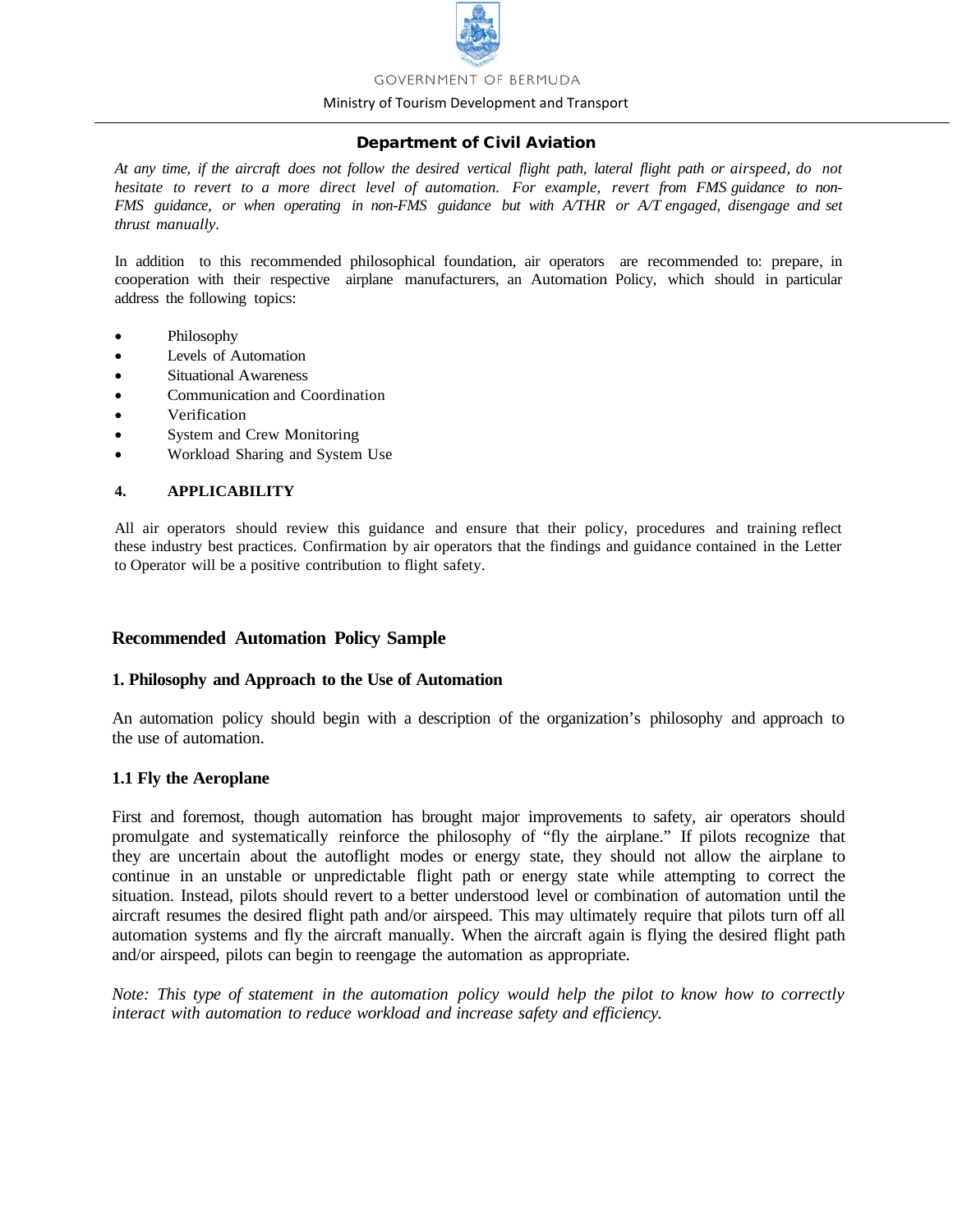

Ministry of Tourism Development and Transport

# Department of Civil Aviation

# **1.2 Adopt "CAMI" or "VVM" Procedure**

Include references to and descriptions of generalized procedures, such as the CAMI or VVM, that have been developed by various air operators as effective means for pilots to validate the arming/engagement of the AFS and to monitor functions/mode changes.

• **CAMI** procedure for the pilot flying:

Confirm airborne (or ground) inputs to the FMS with the other pilot. **A**ctivate inputs. **M**onitor mode annunciations to ensure the autoflight system performs as desired. **I**ntervene, if necessary.

*or*

- **VVM** policy for both flight crew members:
	- **V**erbalize **V**erify **M**onitor

General approaches like these are easy to train and review on the line and have been shown to help flightcrews in their overall approach to the use of automation.

# **1.3 Other Topics**

Operators also should consider including other statements on automation philosophy to provide operational guidance to pilots.

- Appreciate specified capability, limitations, and failure susceptibility of the automation.
- Be wary of autoflight states when crew coordination, communication, and monitoring of automation is more important.
- Resist situations when automation can increase pilot workload or degrade performance.
- Avoid over-reliance on automation to the detriment of manual flying skills.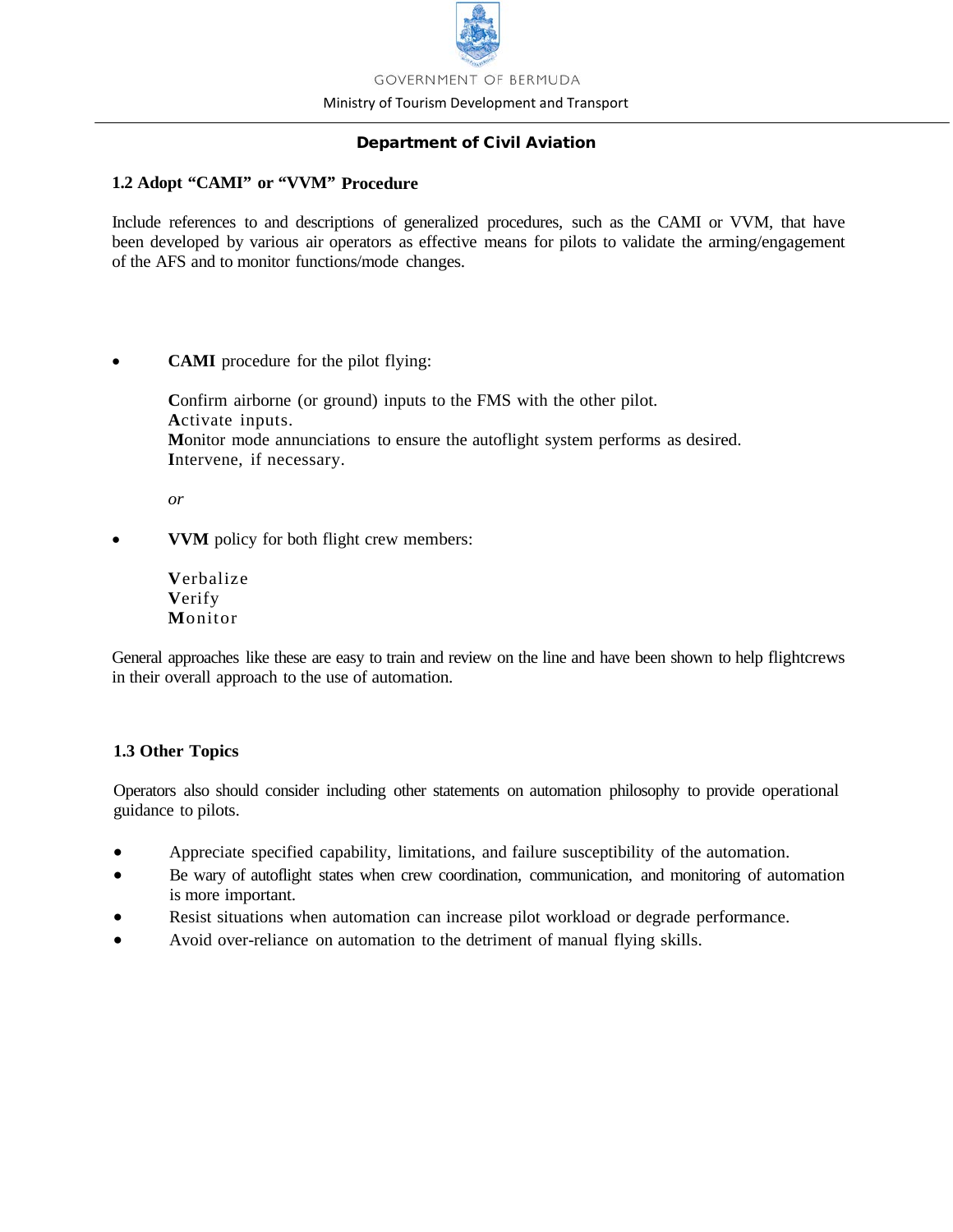

Ministry of Tourism Development and Transport

# Department of Civil Aviation

# **2. Choice of Systems or "Levels" of Automation**

Automation policy should include information to guide pilots on making choices about how to combine and use automated systems. Some airlines have defined "levels of automation" to help with this. However, a definition alone is not adequate for this topic. Below is a list of recommended topics that could add substance to a definition and that could provide practical guidance for pilots.

# **2.1 Use the Appropriate Automation for the Task**

On highly automated and integrated aircraft, several combinations or levels of automation may be available to perform a given task in either FMS modes and guidance or non-FMS modes and guidance.

- The most appropriate level of automation depends on the task to be performed, the phase of flight and the amount of time available to manage a task. A short-term or tactical task, such as responding to an ATC direction to go briefly to a different altitude or heading, should be accomplished in the FCU/MCP. This allows the crew to maintain heads-up flight. A long-term or strategic task that changes most or all of the remaining flight should be accomplished in the FMS CDU, which requires more head-down time by one pilot.
- The most appropriate level also may depend on the level with which the pilot feels most comfortable for the task or for the prevailing conditions, depending on his/her knowledge and experience operating the aircraft and systems. Reverting to hand-flying and manual thrust control actually may be most appropriate, depending on conditions.
- The PF should retain the authority and capability to select the most appropriate level of automation and guidance for the task. Making this selection includes adopting a more direct level of automation by reverting from FMS guidance to selected guidance (that is, selected modes and targets through the use of either the FCP or MCP); selecting a more appropriate lateral or vertical mode; or reverting to hand-flying (with or without FD guidance, with or without A/THR or A/T) for direct control of aircraft vertical trajectory, lateral trajectory, thrust and airspeed.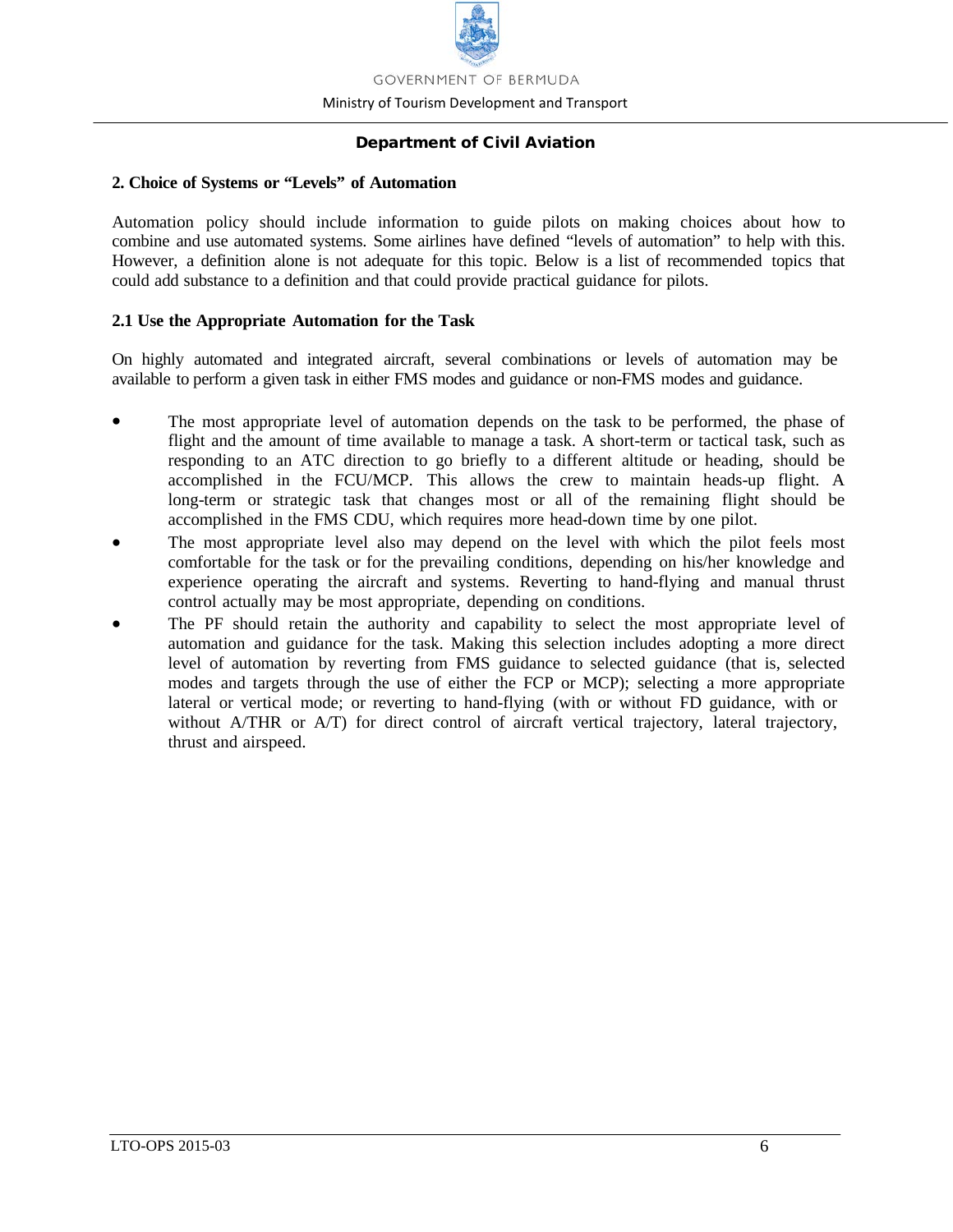

Ministry of Tourism Development and Transport

# Department of Civil Aviation

### **2.2 Ensure that Pilots Possess Required Skills and Knowledge**

Some airlines have also included statements in their automation policies about the requirement for pilots to be skilled in and knowledgeable about the use of certain combinations of automated systems or all possible combinations of systems. Understanding and interacting with any autoflight system ideally requires answering the following fundamental questions:

- How is the system designed?
- Why is the system designed that way?
- How does the system interact and communicate with the pilot?
- How does the pilot operate the system in normal and abnormal situations?

Ensure that pilots fully understand the following aspects in the use of automation:

- Integration of AP/FD and A/THR or A/T modes (that is, pairing of modes), if applicable.
- Mode transition and reversion sequences; Integration of AP/FD and A/THR or A/T modes (that is, pairing of modes), if applicable.
- Pilot-system interaction for:
	- Pilot-to-system communication (that is, for target selections and modes engagement).
	- System-to-pilot feedback (that is, for cross-checking the status of modes and accuracy).

# **2.3 AP - A/THR Integration**

Integrated AP-A/THR or AP-A/T systems pair AP pitch modes (elevator control) with the A/THR or A/T modes (thrust levers/throttle levers). Integrated AP - A/THR or AP-A/T systems operate in the same way as a pilot who hand flies with manual thrust.

- Elevator is used to control pitch attitude, airspeed, vertical speed, altitude, flight-path-angle, and vertical navigation profile or to capture and track a glideslope beam.
- Thrust levers or throttle levers are used to maintain a given thrust or a given airspeed.
- Throughout the flight, the pilot's objective is to fly either:
	- Performance segments at constant thrust or at idle, as on takeoff, climb or descent; or
	- Trajectory segments at constant speed (as in cruise or on approach).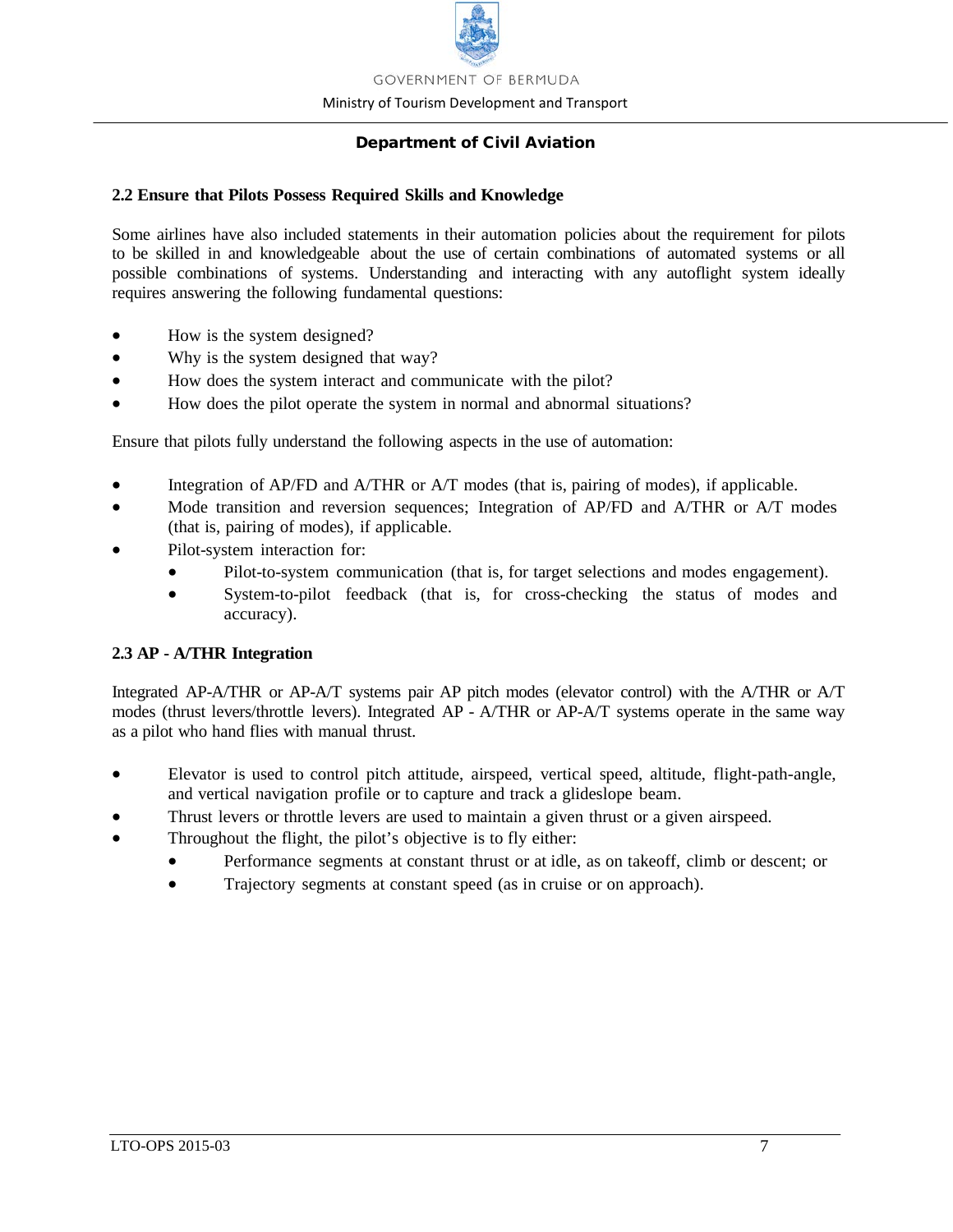

Ministry of Tourism Development and Transport

# Department of Civil Aviation

Depending on the task to be accomplished, airspeed is maintained either by the AP (elevators) or the A/THR (thrust levers) or A/T (throttle levers) as shown in **Table 1** below.

# **Table 1 AP – A/THR & A/T Mode Integration**

|                                                   | A/THR or A/T           | A/P                                        |
|---------------------------------------------------|------------------------|--------------------------------------------|
|                                                   | Thrust levers/         | <b>Elevators</b>                           |
|                                                   | <b>Throttle levers</b> |                                            |
| Aircraft<br>Performance<br><b>is</b>              | Thrust or idle         | <b>Speed</b>                               |
| controlled by:                                    |                        |                                            |
| <b>Aircraft</b><br><b>Trajectory</b><br><b>is</b> | <b>Speed</b>           | profile Altitude<br><b>Vertical</b><br>V/S |
| controlled by                                     |                        | Glide slope                                |

# **2.4 Automation Design Objectives**

The AFS provides guidance to capture and maintain the selected targets and the defined flight path in accordance with the modes engaged and the targets set by the flight crew on either the flight control unit (FCU)/mode control panel (MCP) or on the flight management system (FMS) control and display unit (CDU).

The FCU/MCP constitutes the main interface between the pilot and the autoflight system for *short-term guidance* (i.e., for immediate guidance such as radar vectors).

The FMS CDU constitutes the main interface between the pilot and the autoflight system for *long-term guidance* (i.e., for the current and subsequent flight phases).

Two types of guidance (modes and associated targets) are available on aircraft equipped with either a flight management guidance system (FMGS) or flight management computer (FMC) featuring both lateral and vertical navigation:

Selected guidance:

The aircraft is guided to acquire and maintain the targets set by the crew using the modes engaged or armed by the crew (i.e., using either the FCU or MCP target setting knobs and mode arming/engagement push buttons).

FMS guidance:

The aircraft is guided along a pilot-defined FMS lateral navigation (LNAV) and a vertical navigation (VNAV) flight plan, speed profile, altitude targets/constraints.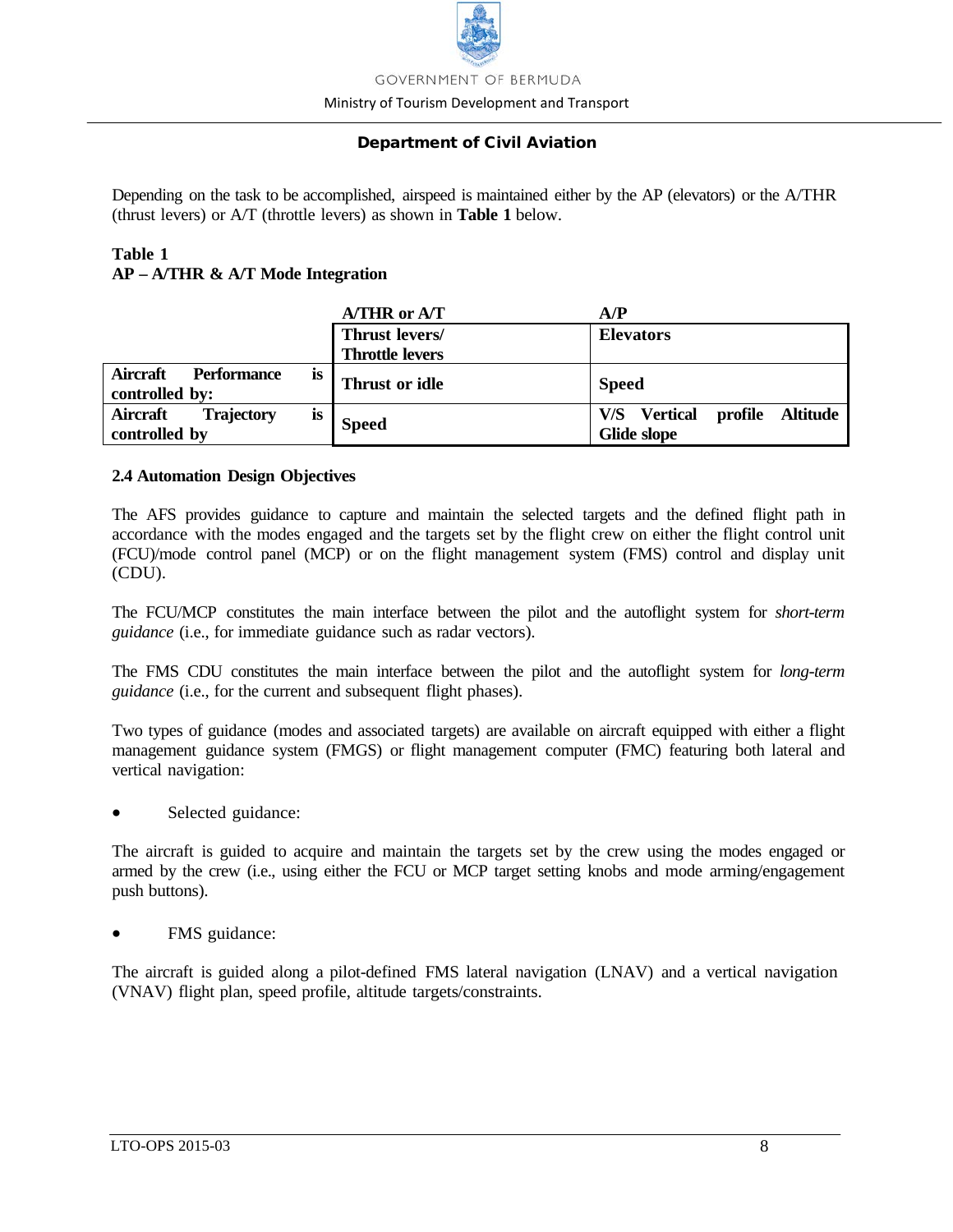

Ministry of Tourism Development and Transport

# Department of Civil Aviation

### **2.5 Engaging Automation**

Before engaging the AP, ensure sure that:

- Modes engaged (check FMA annunciations) for FD guidance are the correct modes for the intended flight phase and task.
- Select the appropriate  $mode(s)$ , as required.
- Confirm FD command bars do not display any large displacements; if large displacements are commanded, continue to hand fly until FD bars are centered prior to engaging the AP.

Engaging the AP while large commands are required to achieve the intended flight path may result in the AP overshooting the intended vertical target or lateral target and/or surprise the pilot due to the resulting large pitch / roll changes and thrust variations.

# **2.6 Other Topics Related to the Choice of Automation Levels**

Include other statements to help pilots choose the appropriate level of automation.

- Use optimum automation combination or "level" for comfortable workload, high situation awareness, and improved operations capability (passenger comfort, schedule, and economy).
- Do not try to solve automation problems with conditioned responses from the same level of automation.
- Prioritize correctly (e.g., avoid programming during critical flight phases).

# **3. Situational Awareness**

Policies should include statements about the importance of maintaining situation awareness and, particularly, mode and energy awareness.

# **3.1 Mode and Energy Awareness**

Situational awareness requires that pilots know the available guidance at all times. The FCU/MCP and the FMS CDU are the primary interfaces for pilots to set targets and arm or engage modes. Any action on the FCU/MCP or on the FMS keyboard and line-select keys should be confirmed by crosschecking the corresponding annunciation or data on the PFD and/or ND (and on the FMS CDU). At all times, the PF and PNF should be aware of the status of the guidance modes being armed or engaged and of any mode changes throughout mode transitions and reversions.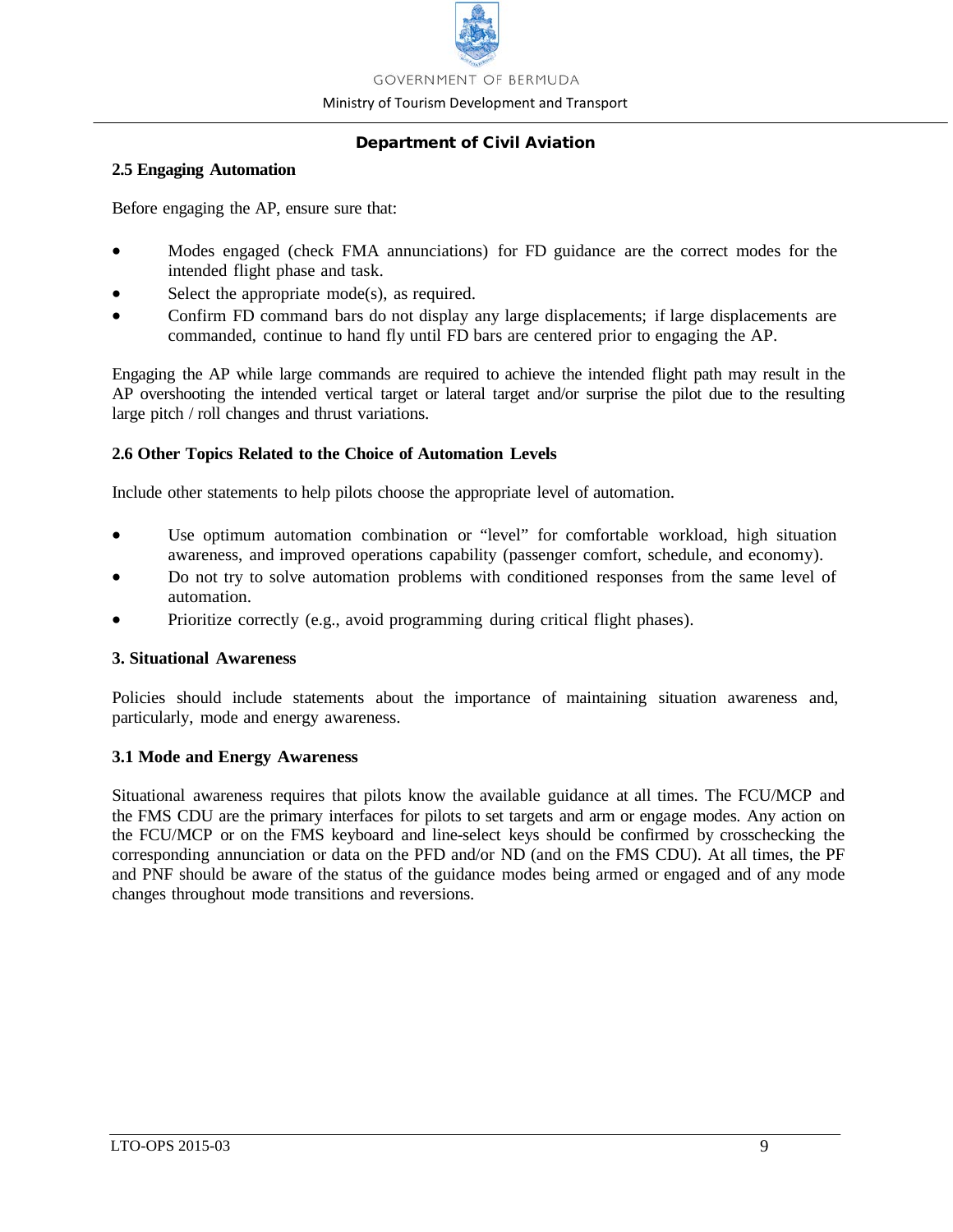

#### Ministry of Tourism Development and Transport

# Department of Civil Aviation

# **3.2 Monitor the Use and Operation of the Automated Systems**

- Check and announce the status of the FMA, such as the status of AP/FD modes and A/THR or A/T mode.
- Observe and announce the result of any target setting or change (on the FCU/MCP) on the related PFD and/or ND scales.
- Supervise the AP/FD guidance and A/THR or A/T operation on the PFD and ND (pitch attitude and bank angle, speed and speed trend, altitude, vertical speed, heading, or track).

# **3.3 Other Topics on Situational Awareness**

- Remain alert for signs of deteriorating flying skills, excessive workload, stress, or fatigue (avert complacency).
- Ensure at least one crewmember monitors the actual flight path.
- Consider "hand flying" in manual mode for immediate change of flight path.
- Brief the plan for using automation before takeoff and debrief in flight as the situation dictates.

# **4. Communication and Coordination**

Topics related to communication and coordination to consider in developing the automation policy are statements to help flight crews:

- Announce automatic or manual changes to autoflight status (or update the other pilot at first opportunity).
- Brief and compare programmed flight path with charted procedure/ active routing.
- Coordinate (verbalize) before executing any inputs that alter aircraft flight profile.
- Make callout 1,000 feet before clearance altitude and verbally acknowledge.
- Utilize the "point and acknowledge" procedure with any ATC clearance.
- Brief special automation duties and responsibilities.
- Actively listen for traffic, communication, and clearances.

# **5. Verification**

Include statements about verifying and cross-checking automation selections and anticipating subsequent aircraft performance in an automation policy.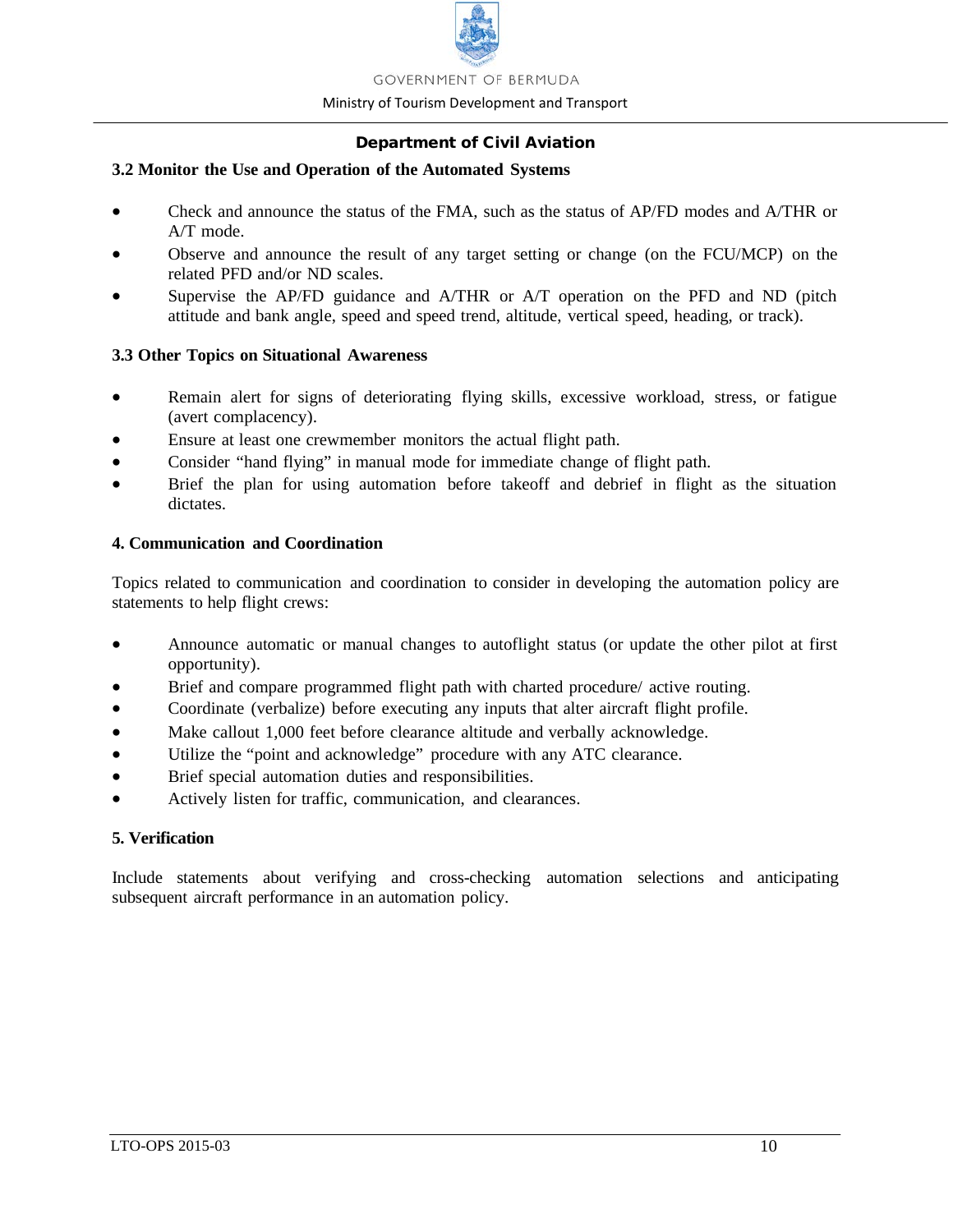

Ministry of Tourism Development and Transport

# Department of Civil Aviation

### **5.1 Know your Modes and Targets**

At a high level, the goal of verification can be generalized as "know your modes and targets." The AP control panel and FMS control display unit/keyboard are the prime interactions for pilots to communicate with aircraft systems (to arm modes or engage modes and to set targets). The PFD, particularly the FMA section and target symbols on the speed scale and altitude scale, and ND are the primary interactions for the aircraft to communicate with pilots. These interfaces confirm that aircraft systems have correctly accepted the pilot's mode selections and target entries.

Any action on the autopilot control panel or on FMS keyboard/line-select keys should be confirmed by cross-checking the corresponding annunciation or data on the PFD and/or the ND. The PF and PNF (PM) should be aware of the following:

- Modes armed or engaged
- Guidance targets set
- Aircraft response in terms of attitude, speed, and trajectory
- Mode transitions or reversions

When flight crews perform an action on the FCU/MCP or FMS CDU to give a command, the pilot expects a particular aircraft reaction and, therefore, must have in mind the following questions:

- Which mode did I engage and which target did I set for the aircraft to fly now?
- Is the aircraft following intended vertical and lateral flight path and targets?
- Which mode did I arm and which target did I preset for the aircraft to fly next?

To answer such questions, pilots must understand the certain controls and displays:

- FCU/MCP mode selection keys, target-setting knobs, and display windows
- FMS CDU keyboard, line-select keys, display pages, and messages
- Flight modes annunciator (FMA) on the PFD
- PFD and ND displays and scales (that is, for cross-checking guidance targets)

# **5.2 Specific Topics Related to Verification**

Include statements to help pilots verify and cross-check inputs and aircraft responses.

- Cross-check raw data and computed data, as appropriate.
- Verify (both pilots) entered waypoints and confirm FMS data against printed charts.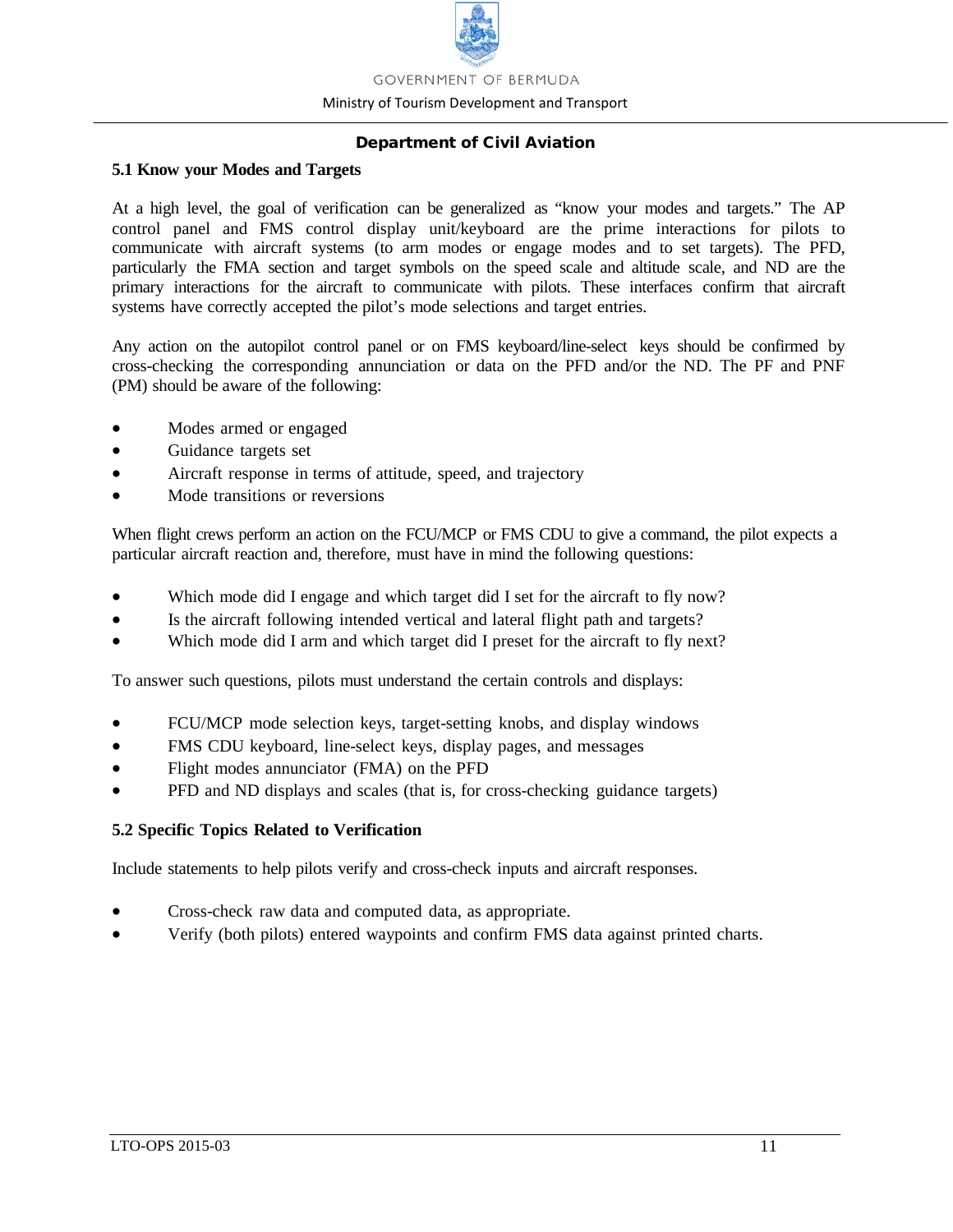

#### Ministry of Tourism Development and Transport

# Department of Civil Aviation

- Maintain effective cross-check of system performance with desired flight path.
- Verify programming that alters route, track, or altitude, and cross-check proper mode annunciation.
- Cross-check (verify) result of selections, settings, and changes.
- If a transition is selected or built, verify between pilots that it matches clearance and that it produces desired track.

# **6. System and Crew Monitoring**

Monitoring automation is simply carefully observing flight deck displays and indications to ensure the aircraft response matches your mode selections and guidance target entries and the aircraft attitude, speed, and trajectory match expectations.

- During the capture phase, observe the progressive centering of FD bars and the progressive centering of deviation symbols (during localizer and glideslope capture). This enhances supervision of automation during capture phases and cross-check with raw data, as applicable, to enable early detection of a false capture or capture of an incorrect beam.
- If the aircraft does not follow the desired flight path or airspeed, do not hesitate to revert to a more direct level of automation as recommended by the airplane manufacturer or as required by the operator's SOPs.
- In the event of an uncommanded AP disconnection, engage the second AP immediately to reduce pilot workload.

The effective monitoring of these controls and displays promotes increased pilot awareness of the modes being engaged or armed and the available guidance (flight path and speed control). Active monitoring of controls and displays also enables the pilot to anticipate the sequence of flight modes annunciations throughout successive mode transitions or mode reversions. Operators should also consider the following types of statements to help provide operational guidance to pilots.

- Scan indications to ensure aircraft performs "as expected."
- Monitor status (indications and mode annunciations).
- Monitor ALT capture mode to ensure commands for smooth level-off at assigned altitude are followed when using ALT capture mode of A/P - F/D, or VNAV.
- Maintain one "head up" at all times at low altitude.
- Avoid distraction from duties.
- Do not let automation interfere with outside vigilance.
- Maintain continuous lookout during ground movement and VMC flight PF and PNF monitor each other's actions.
- Do not use any system displaying an inoperative flag or some other failure indication.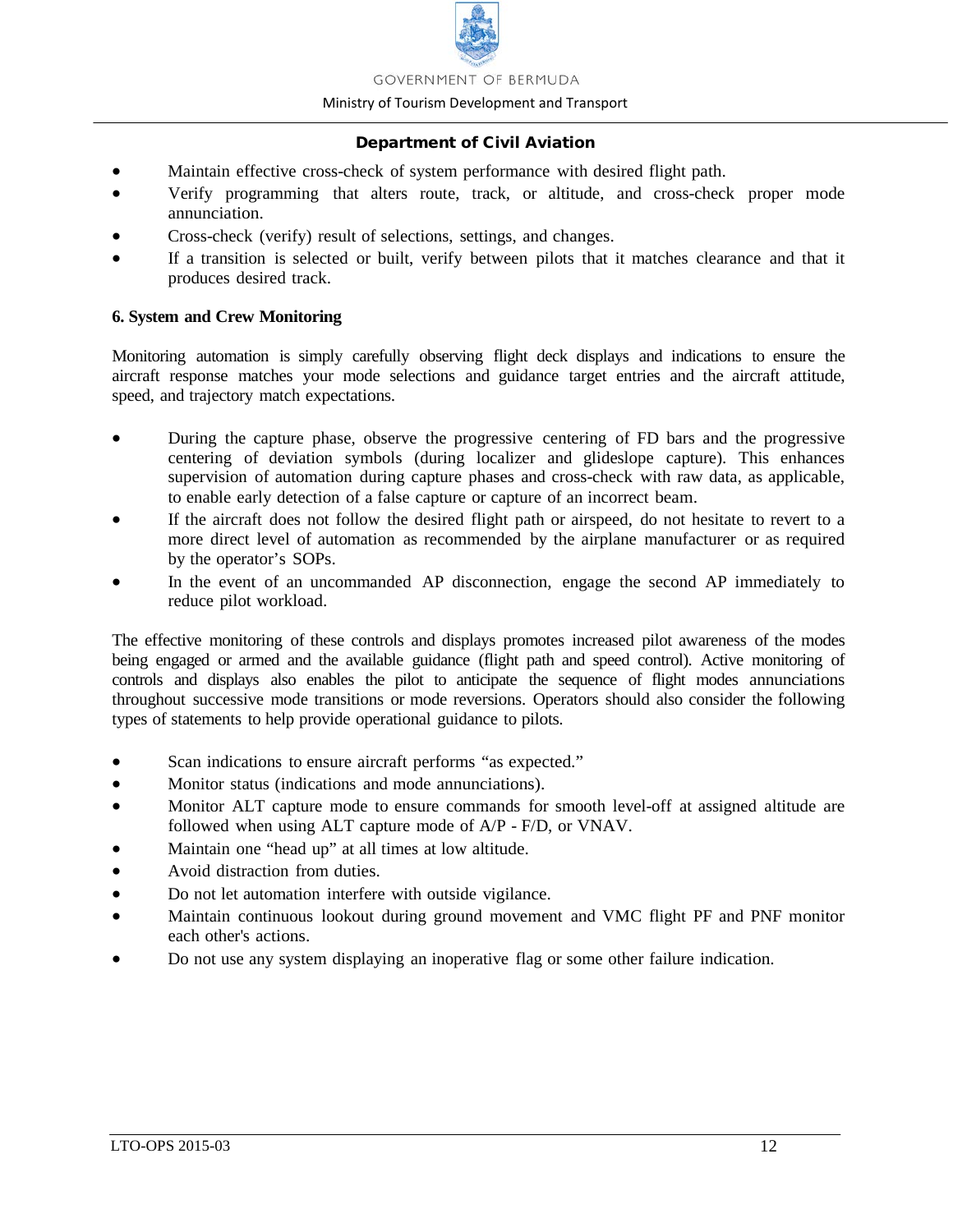

Ministry of Tourism Development and Transport

# Department of Civil Aviation

### **7. Workload Sharing and System Use**

Consider including statements on workload sharing and system use to provide some operational guidance to pilots, such as the following:

- Ensure PF has responsibility for flight path; remain prepared to assume manual control (abnormal conditions).
- Intervene if the flight status is not "as desired"; revert to lower automation level; disengage any A/F system not operating "as expected."
- Encourage manual flying for maintaining proficiency when flight conditions permit.
- Clearly establish who controls aircraft under what conditions.
- Allow for switch of PF and PNF duties, providing that control is properly maintained. PF and PNF monitor each other's actions.

# **8. Summary**

This Letter to Operators identifies the above broad topics that should be addressed in automation policies. Only a specific air operator and the respective aeroplane manufacturer knows what is best for particular circumstances. This model circular provides a suggested baseline for developing the operator specific mode awareness and emergency state management policy.

For the optimum use of automation, operators should promote the following, in which the central point remains "fly the airplane."

- Understanding the integration of AP/FD and A/THR-A/T modes (pairing of modes).
- Understanding all mode transition and reversion sequences.
- Understanding pilot-system interfaces for:
	- pilot-to-system communication (for mode engagement and target selections)
	- system-to-pilot feedback (i.e., for mode and target cross-check)
- Awareness of available guidance (AP/FD and A/THR or A/T status and which modes are armed or engaged, active targets).
- Alertness to adapt the level of automation to the task and/or circumstances, or to revert to hand flying or manual thrust/throttle control, if required.
- Adherence to the aircraft specific design and operating philosophy and the air operator's SOPs.
- If doubt exists regarding the aircraft flight path or speed control, do not attempt to reprogram the automated systems.
- Selected guidance or hand flying together with the use of navaids raw data should be used until time and conditions permit reprogramming the AP/FD or FMS.